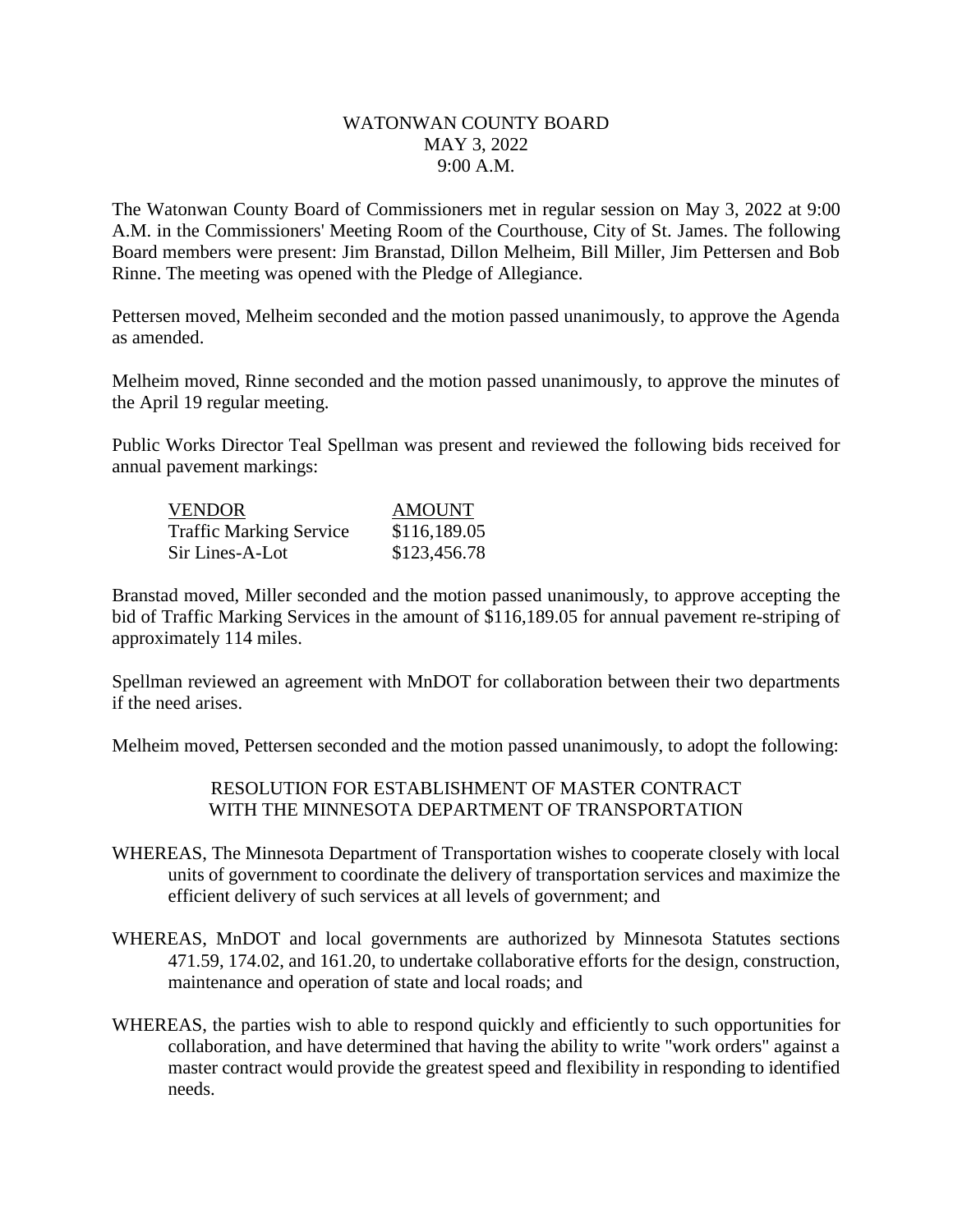## THEREFORE, BE IT RESOLVED:

- 1. That the County of Watonwan enter into a Master Partnership Contract with the Minnesota Department of Transportation, a copy of which was before the Board.
- 2. That the proper County officers are authorized to execute such contract and any amendments thereto.
- 3. That the County Engineer is authorized to negotiate work order contracts pursuant to the Master Contract, which work order contracts may provide for payment to or from MnDOT, and that the County Engineer may execute such work order contracts on behalf of the County without further approval by this Board.

Branstad moved, Melheim seconded and the motion passed unanimously, to approve a new Drainage Tile/County Road Crossing Agreement with Urban Neisen, for boring under County Road 104 and allowing placement of a 12" tile in Section 14 of Long Lake Township.

Miller moved, Pettersen seconded and the motion passed unanimously, to approve payment of bills as audited and filed in the County Auditor/Treasurer's Office as follows by fund: General Fund— \$90,139.95; Solid Waste Fund—\$41.51; Soil & Water Conservation—\$61.90; Ditch Fund— \$3,142.00; and the Road and Bridge Fund—\$36,228.42.

Branstad moved, Rinne seconded and the motion passed 4-0 with Melheim abstaining as a relative, to approve the appointments of Ashley Tetzloff and Sandy Melheim to the Library Board.

Branstad moved, Melheim seconded and the motion passed unanimously, to approve the training request submitted by Karla Doll.

Branstad moved, Pettersen seconded and the motion passed unanimously, to approve the appointment of Claire McGinty Barley as Assistant Library Director.

Pettersen moved, Melheim seconded and the motion passed unanimously, to approve the appointment of Dale Runge as a Transit Bus Driver.

Branstad moved, Pettersen seconded and the motion passed unanimously, to approve advertising for and hiring of a temporary office worker for the TMT Transit Bus System.

Commissioner Branstad reported on a Region 9 meeting regarding Climate Smart communities.

Pettersen moved, Miller seconded and the motion passed unanimously, to approve holding a Public Hearing on June 7 at 10:00 A.M. to update the County Fee Schedule.

Melheim moved, Rinne seconded and the motion passed unanimously, to approve advertising for the sale of an excess freezer from Human Services.